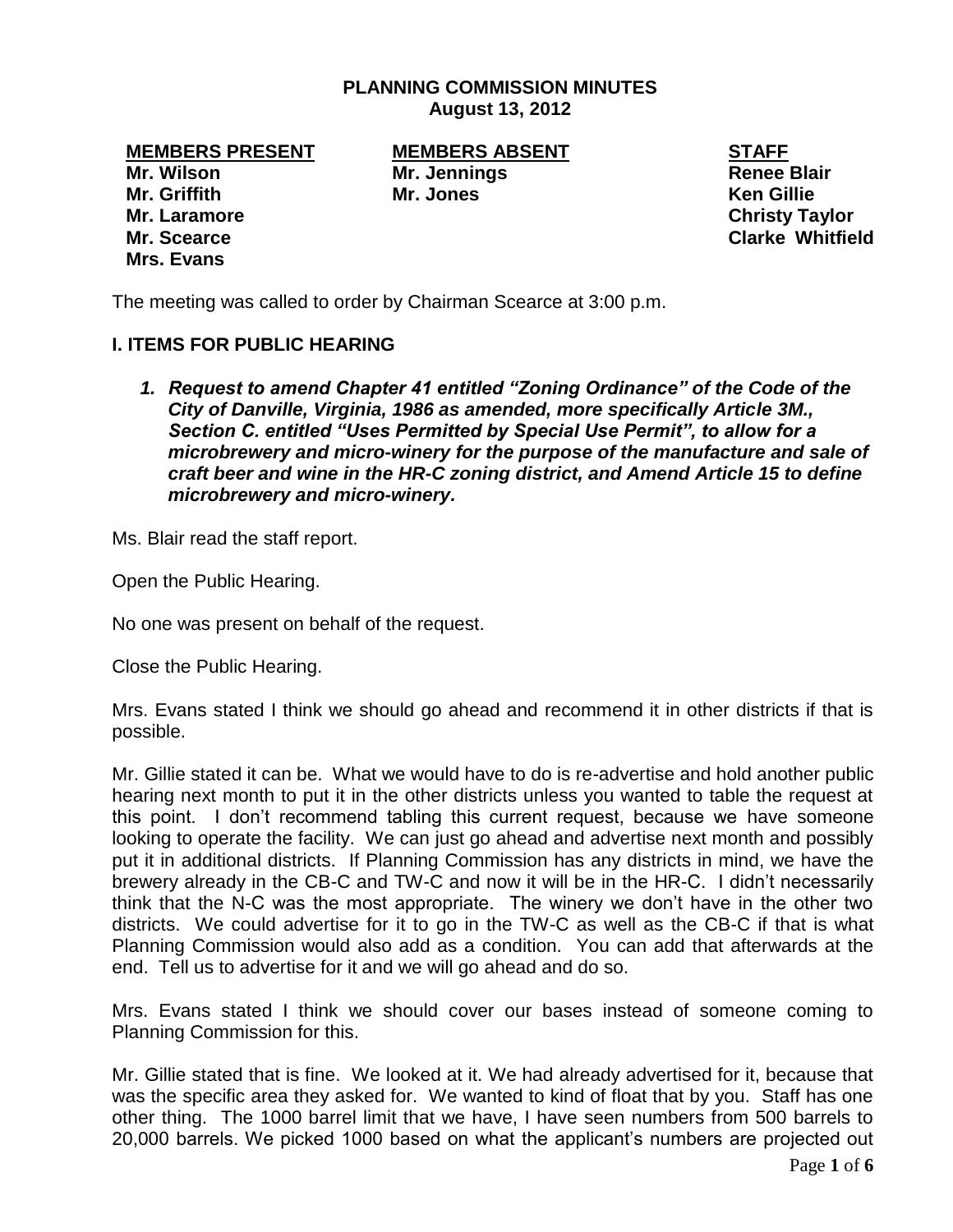after so many years. If it is alright, we may come back and tweak that number as we are going through this.

Mrs. Evans stated that was going to be my next question. I didn't know if 1000 was too low and the same thing for gallons, 5000 gallons.

Mr. Gillie stated the gallons for the winery part, we feel is pretty consistent. There is not a lot of information out there on micro-wineries. That is kind of a new concept. They have urban wineries, micro-wineries. I have learned a lot about this stuff that I never thought I would in my lifetime. The brewery, the microbrewery is real dependent. I guess I am kind of looking to you guys, is there a number that you are happy with and we will change that.

Mr. Wilson asked is there a reason that you kept the numbers low or didn't recommend it? Is it just because the applicant? There may be some wisdom in doing it piece by piece.

Mr. Gillie responded I looked at both. One, because their numbers were low and I gave them what I thought would be room to grow. Two, we can come back and look at it so that we don't promote I hate to use the term miller. I am not sure what Miller's output is, but if you make it too large then we may have a facility that is not able to handle it. Then you have concerns of where to store all of the necessary equipment, all of the bottles that have to go into, and all of the other stuff. If we are trying to keep this on a small scale especially in areas like the Tobacco Warehouse and the Central Business, you may not be able to fit all of that equipment inside some of our smaller buildings. Some of the warehouses, we probably could; but then you've got trucking issues and other things trying to get that much product out of there. We kept it low. We figured we would start off with this and see how it worked; and then maybe come back and tweak it. The 1000 that I proposed here was based on their numbers, but I am not opposed to maybe raising that a little bit. I am just not quite sure and I didn't know if anyone here had any more information on it. I am not a brewer, so I don't know. Maybe some people at home do and can give more information. I've tried to search every place I can on the internet and that number is all over the place.

Mrs. Evans asked the 1000?

Mr. Gillie responded yes.

Mr. Laramore asked in the background, just to clarify; it says that currently the City has received a request to open a micro-winery and a microbrewery on a property on Trade Street. Turn to the recommendations, and staff is only recommending changing the code to allow for a micro-winery in the HR-C District. Am I reading that incorrectly?

Mr. Gillie responded 24 would include microbrewery and micro-winery. The portion up top that states it, I guess should have said micro-winery and microbrewery, because we have them both listed under 24.

Mr. Laramore stated it didn't sound like you were trying to exclude that.

Mr. Gillie stated the combination of them both is because a certain period of time they will be making wine and once that equipment is done this gives them a chance to make additional revenue through switching over to brewery. Most of the stuff uses the same equipment.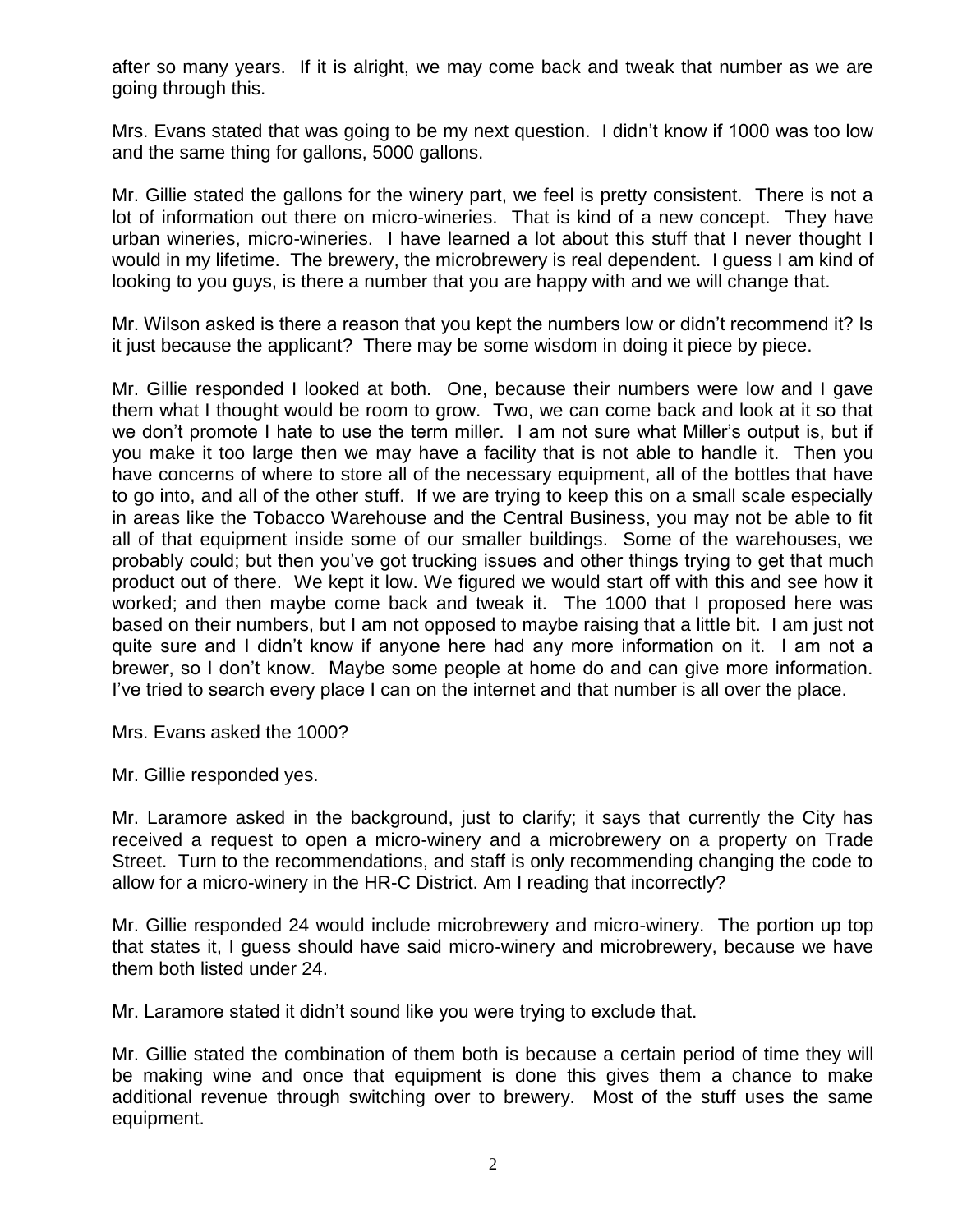Mr. Wilson asked so the recommendation is microbrewery or micro-winery?

Mr. Gillie responded and, so they can do both. Where the code says microbrewery or micro-winery, it would allow either or, or both of them to be operate in conjunction.

**Mr. Griffith made a motion to recommend approval of the Code Amendment as submitted by staff. Mrs. Evans seconded the motion. The motion was approved by a 5-0 vote.** 

- *2. Rezoning Application PLRZ20120000235, filed by Julie Brown, requesting to rezone from I-M, Industrial Manufacturing to HR-C, Highway Retail Commercial District, 209 Trade Street, otherwise known as Grid 1713, Block 003, Parcel 000008 of the City of Danville, Virginia, Zoning District Map. The applicant is requesting to rezone to operate a commercial establishment at this location.*
- *3. Special Use Permit Application PLSUP20120000236, filed by Julie Brown, requesting a Special Use Permit to manufacture and sell craft beer and wine in accordance with Article 3M, Section C, Item 24 of the Code of the City of Danville, Virginia, 1986, as amended, at 209 Trade Street, otherwise known as Grid 1713, Block 003, Parcel 000008 of the City of Danville, Virginia, Zoning District Map. The applicant is proposing to operate a micro-winery and microbrewery with sales at this location.*

Ms. Blair read the staff report. Seven notices were sent to surrounding property owners within three hundred feet of the subject property. Four responses were received. All were not opposed.

Open the Public Hearing.

Present on behalf of the request was Ms. Julie Brown and Mr. Ethan Brown. Ms. Brown stated we are here representing the company that is interested in leasing or purchasing that property to operate the business that you have discussed today. We are simply here to answer any questions that the Commission may have regarding this request.

Close the Public Hearing.

**Mr. Laramore made a motion to recommend approval of Rezoning Application PLRZ20120000235 as submitted. Mr. Griffith seconded the motion. The motion was approved by a 5-0 vote.**

**Mr. Griffith made a motion to recommend approval of Special Use Permit Application PLSUP20120000236 with conditions per staff. Mrs. Evans seconded the motion. The motion was approved by a 5-0 vote.**

*4. Special Use Permit Application PLSUP20120000237, filed by Scott Stannard, requesting a Special Use Permit for a waiver of yard requirements in accordance with Article 3N, Section C, Item 21 of the Code of the City of Danville, Virginia, 1986, as amended, at 474 Mt Cross Road, otherwise known as Grid 1705, Block 005, Parcel 000007 of the City of Danville, Virginia, Zoning*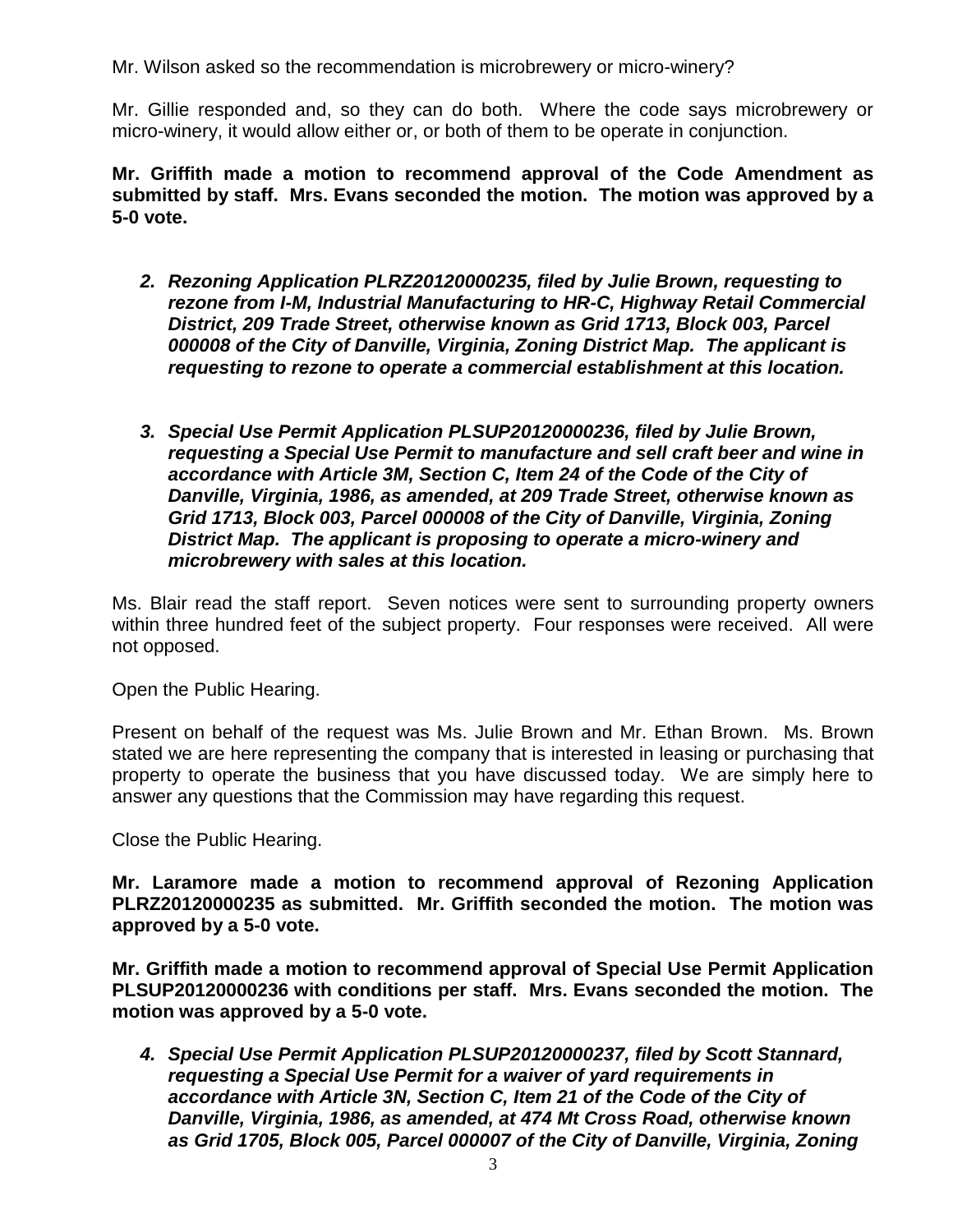*District Map. The applicant is proposing to subdivide property creating two (2) lots with widths of 144' where 200' is required.* 

*5. Special Use Permit Application PLSUP20120000238, filed by Scott Stannard, requesting a Special Use Permit to operate a gasoline sales establishment in accordance with Article 3N, Section C, Item 7 of the Code of the City of Danville, Virginia, 1986, as amended, at 474 Mt Cross Road, otherwise known as Grid 1705, Block 005, Parcel 000007 of the City of Danville, Virginia, Zoning District Map. The applicant is proposing to operate a convenience store with gasoline sales.* 

Ms. Blair read the staff report. Nine notices were sent to surrounding property owners within three hundred feet of the subject property. One response was opposed; zero responses were not opposed.

Open the Public Hearing.

No one was present on behalf of the request.

Close the Public Hearing.

Mr. Griffith asked on the conditions for both of those there will be an easement granted for Crown Drive also for this property. If the property changes hands, will that easement go with the property?

Mr. Gillie responded yes.

Mr. Griffith stated I think my concern is putting a convenience store or service station type thing that will increase traffic right there. You've got Wal-Mart right there and the bank. It is difficult to get in and out of there sometimes with Ben David's and that little strip center. It is already a lot of traffic. The truck terminal is not being used anyway. That doesn't pose any traffic problems at this point.

Mr. Gillie stated that is why we have the easement. That will go consistently with both properties. They have to share that. We also control the access points. We will have a shared access point, so no matter who the owner is they can't close it off, deny access to the adjacent property owner and then try to put additional driveways in.

Mr. Griffith asked at this point, we have no idea what the traffic study may show or require?

Mr. Gillie responded that is why we have condition four.

Mr. Griffith asked but we don't have any idea?

Mr. Gillie responded we know the numbers are going to go up, but we haven't seen the finals on it. There was a preliminary that we have just showing what estimates are, but they are actually going through and doing the turning movements and others to know what kind of issues it will create.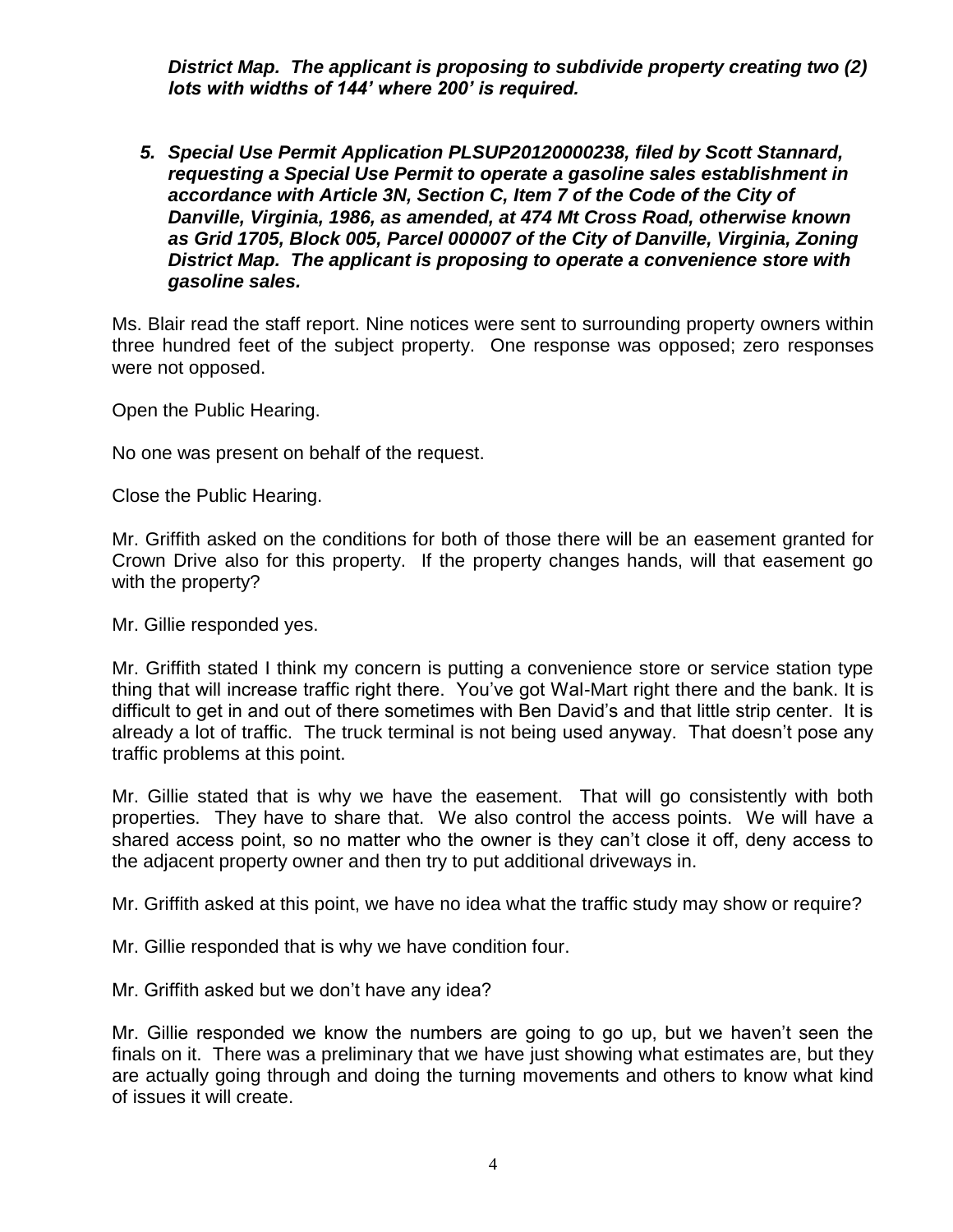Mr. Wilson stated there was a concern about requesting a traffic light. Any response to that?

Mr. Gillie responded until we get the results of the traffic study I do not want to speculate. That is why we have asked for the full blown traffic study and put the condition on the special use permit that one is done and we get the results. It is underway now. They have been doing counts and everything else. That may be one of the things that they say. A light may be necessary. I don't know until I see the results of that study.

Mr. Wilson stated explain to me exactly what number four means. Does that mean the project is on hold until this study or do they move forward and we come back to make adjustments?

Mr. Gillie responded the study is being done now. The study should be done prior to them coming to City Council. At that point we will know what kind of improvements are necessary. Based on the cost and what the applicant decides, should I proceed or not proceed with this because this is what it is going to cost if I get the special use permits from City Council. This is all going through the process now. We just didn't have the study finalized by the time this meeting came about.

Mr. Scearce stated with the curbs and the median strip, it would almost have to be a right in and right out.

Mr. Gillie stated unless the study can show some way to change it. If, I hate to speculate, but if a signal came in you may be able to do something different, if reconfiguration and the lanes were widened or something. I don't know until I see that study.

**Mr. Wilson made a motion to recommend approval of Special Use Permit Application PLSUP20120000237 as submitted with conditions per staff. Mrs. Evans seconded the motion. The motion was approved by a 5-0 vote.**

**Mrs. Evans made a motion to recommend approval of Special Use Permit Application PLSUP20120000238 with conditions per staff. Mr. Griffith seconded the motion. The motion was approved by a 5-0 vote.**

## **II. MINUTES**

**Mrs. Evans made a motion to approve the July 9, 2012 minutes. Mr. Griffith seconded the motion. The motion was approved by a 5-0 vote.**

## **III. OTHER BUSINESS**

Mr. Gillie stated Council approved the items that came basically two meetings ago. The Comprehensive Plan is back to the consultant. We have decided to add a historic element to it. What I thought was going to be ready for you is going to go back for some more work. We have cases for next month filed, so mark your calendars we will have a meeting. If anyone has a chance, look up microbreweries. We will advertise if that is what Planning Commission wants us to do. The gallons thing verses barrels, if someone has a better number we are not opposed to looking at it.